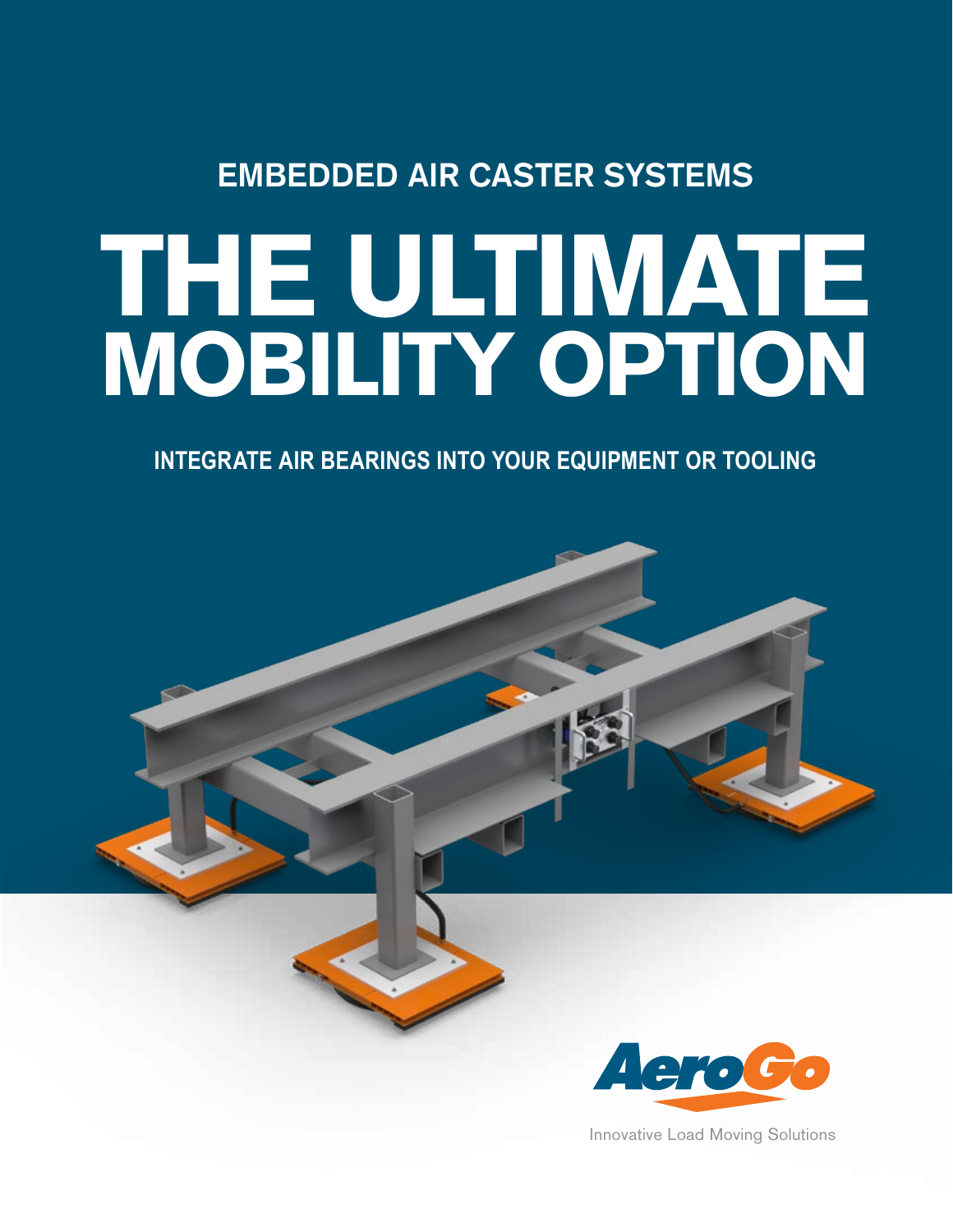# **EMBEDDED AIR CASTER BENEFITS**

#### Reduce Downtime & Costs

- Easily reposition equipment and work stations in a matter of minutes
- Rigging and setup are eliminated
- Manufacturers can flex and optimize their operations as needed

#### Embedded Technology

- The AeroGo embedded air bearing system is permanently mounted into the tool, machine or structure
- Sized to fit standard tooling and equipment feet or replacing wheeled casters
- Embedded systems serve as permanent rigging
- Air casters are ASME B30.1 compliant

### Design Integration

- Immediate access to online models at www.aerogo.com/products/embedded-systems
- System includes air bearing modules and an integrated control console for adjustable air control for offset loads

## Increase Overall Value

- Be first in your industry to offer advanced technology that makes your equipment more useful and mobile
- OEM's can differentiate your products from the competition

## Typical Applications

- Machine tools
- Work stands
- Tooling
- Processing equipment and lines



# AeroGo Embedded Air Caster Systems

## **THE ULTIMATE MOBILITY OPTION**

Companies desire the flexibility to move tooling, machinery and equipment to optimize floor space, make production more flexible and reduce downtime and increase profitability. That's why AeroGo offers Embedded Air Caster Systems. The integrated system provides the ultimate capability to adapt and flex to ever-changing manufacturing configurations.

#### Floating on air: how air casters work

Air caster systems utilize compressed air to lift and float heavy machines, structures and tooling and even turn 360° within their own footprint. The technology works similar to a puck on an air hockey table, in that it eliminates friction – making heavy loads easy to move – and it floats the load on the surface without damaging the floor. This material handling method is inherently safe to operators due to very low lift height and reduced friction/low chance of strain.

Embedded air bearings have applications in every industry including:

- Aerospace Marine Marine Nuclear
	-
- 
- 
- Biopharma Entertainment Oil & gas
- Manufacturing Semiconductor Vehicle assembly

Engineering design models are available online at: www.aerogo.com/products/embedded-systems



Any structure with feet, wheels or a solid base can be designed with an Embedded Air Caster System



Embedded air bearings eliminate floor damage from wheeled casters



Adding air caster capability makes OEM machinery, tooling and equipment infinitely more mobile and flexible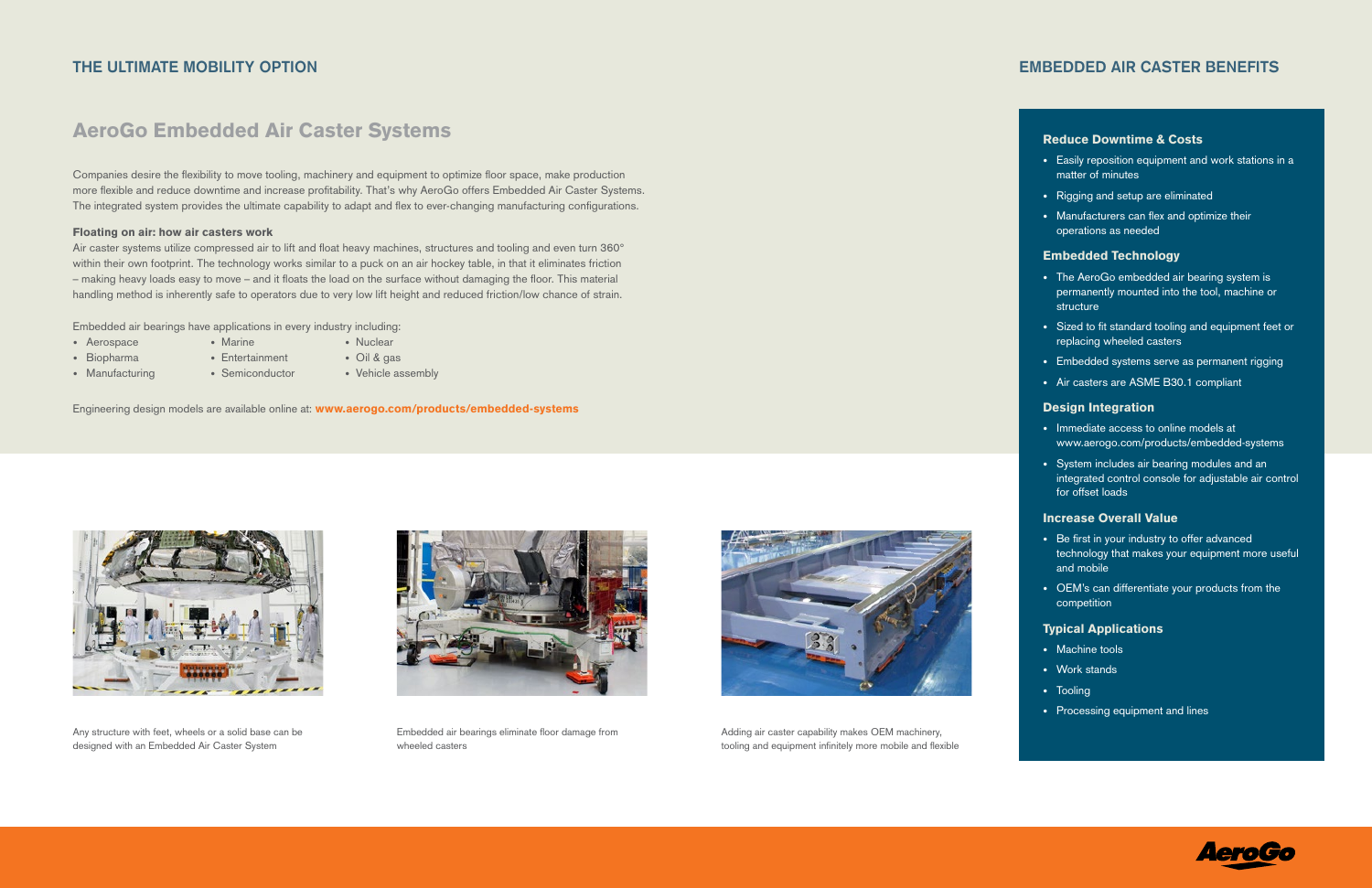#### Embedded Air Caster Systems

- Embedded systems can serve as permanent rigging
- Standard sizes fit most tooling applications
- Reliable tooling transportation immediately after install
- Durable componentry built from aerospace quality aluminum
- Air casters are ASME B30.1 Compliant

#### Models

- Downloadable models make it simple to be first in your industry to offer advanced technology
- Works with wheeled casters, footers, solid bases, stantions, etc.
- Integrate the models into your tool, machinery, or equipment design
- Seamless interface is high value for the customer
- Make your tooling even more useful and mobile
- Offer your customers the ultimate flexibility to reposition with minimal downtime
- Minimal design effort maximizes revenue and usability
- Differentiate OEM equipment from competitors

Engineering design models are available online at: www.aerogo.com/products/embedded-systems

# Increase OEM Equipment Value Safety Features

## **KEY FEATURES**

# **EMBEDDED AIR CASTER SYSTEMS**

Embedded air caster systems provide customers on-demand mobility to easily reposition equipment on the fly. A minimal design effort provides maximum revenue and usability. The seamless interface is high value for the customer and differentiates your OEM equipment from competitors.

Engineering design models are available online at: www.aerogo.com/products/embedded-systems Set & Forget

- One-touch operator interface
- Built-in, preset regulators with lockable controls

#### Safety First

- Auto delay soft start greatly enhances safety
- Reduce or eliminate floor damage



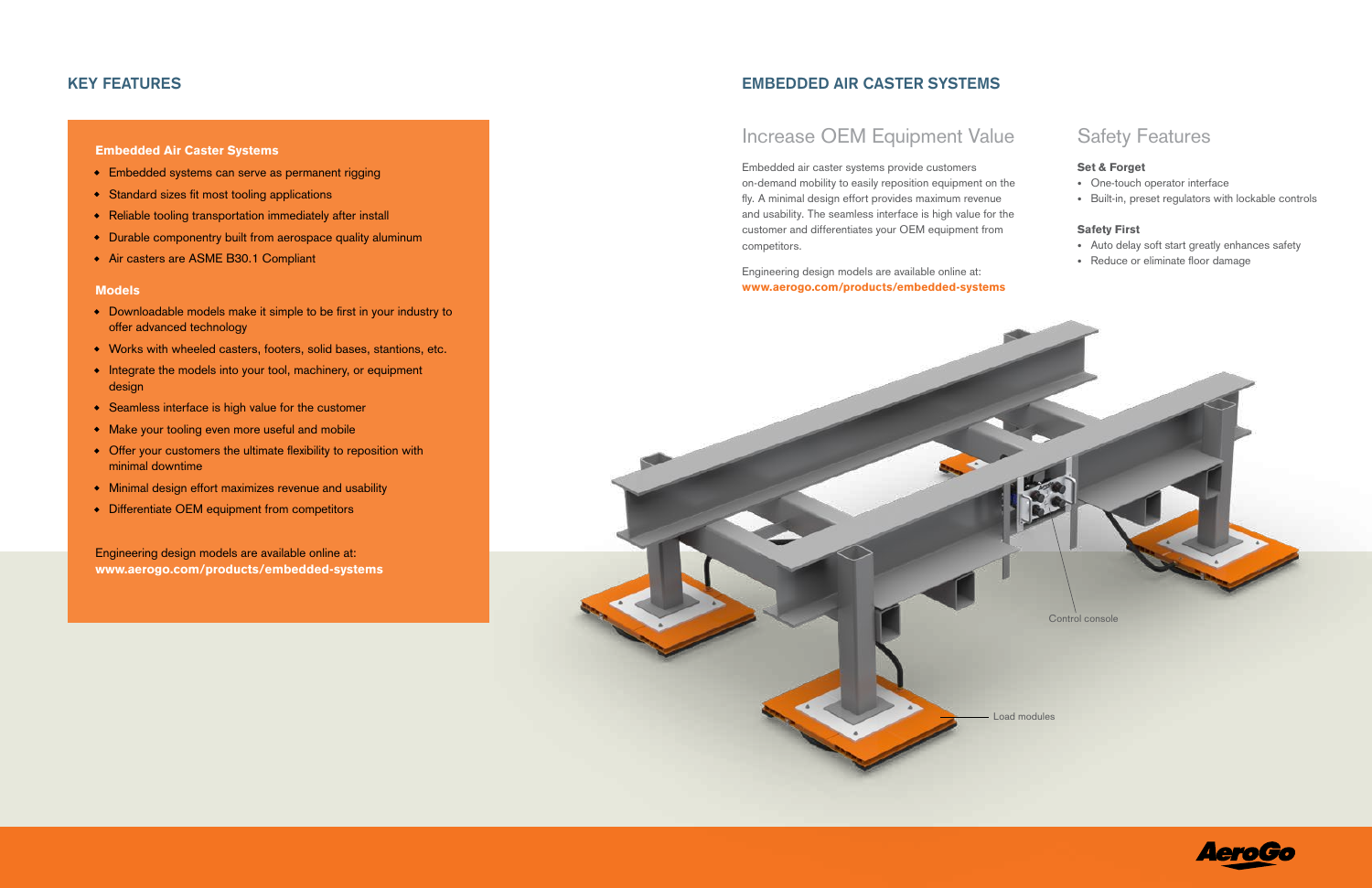# **ABOUT AEROGO**

AeroGo, Inc. is a proven world leader in the engineering, design, manufacturing and support of material transport systems. AeroGo products comply with ISO 9001:2015 quality standards and are CE compliant. AeroGo offers a full complement of support services throughout the world.

To discuss your specific application, contact a product application engineer at 1-800-426-4757 or email info@aerogo.com. Live chat is available at www.aerogo.com





with 4 or 6 controls Hose Installation Kit

| # of modules<br>in kit* | <b>Maximum System</b><br>Capacity (lbs.)* | <b>Load Module</b><br>Size (in.) | <b>Air Consumption</b><br>(SCFM)** | <b>Effective</b><br>Lift (in.) | Model # |
|-------------------------|-------------------------------------------|----------------------------------|------------------------------------|--------------------------------|---------|
| $\overline{4}$          | $<$ 20,000                                | 12"                              | 112                                | 0.56                           | E412N   |
| $\overline{4}$          | 34,000                                    | 15"                              | 140                                | 0.69                           | E415N   |
| $\overline{4}$          | 64,000                                    | 21"                              | 175                                | 1.06                           | E421N   |
| $\overline{4}$          | 112,000                                   | 27"                              | 336                                | 1.38                           | E427N   |
| 6                       | $<$ 30,000                                | 12"                              | 168                                | 0.56                           | E612N   |
| 6                       | 51,000                                    | 15"                              | 210                                | 0.69                           | E615N   |
| 6                       | 96,000                                    | 21"                              | 263                                | 1.06                           | E621N   |
| 6                       | 112,000                                   | 27"                              | 504                                | 1.38                           | E627N   |

# **EMBEDDED AIR CASTER SYSTEM SPECIFICATIONS**

\* Number of modules is the same as the number of load/support points. More support points available, contact factory.

\*\* Air consumption is based on 100% load capacity plus a .75 safety factor

Systems include operations and installation manual

## **EMBEDDED AIR CASTER SYSTEMS INCLUDE**

Engineering Design Models available online www.aerogo.com/products/embedded-systems









Operations and Installation Manual









Durable components built with aerospace quality aluminum